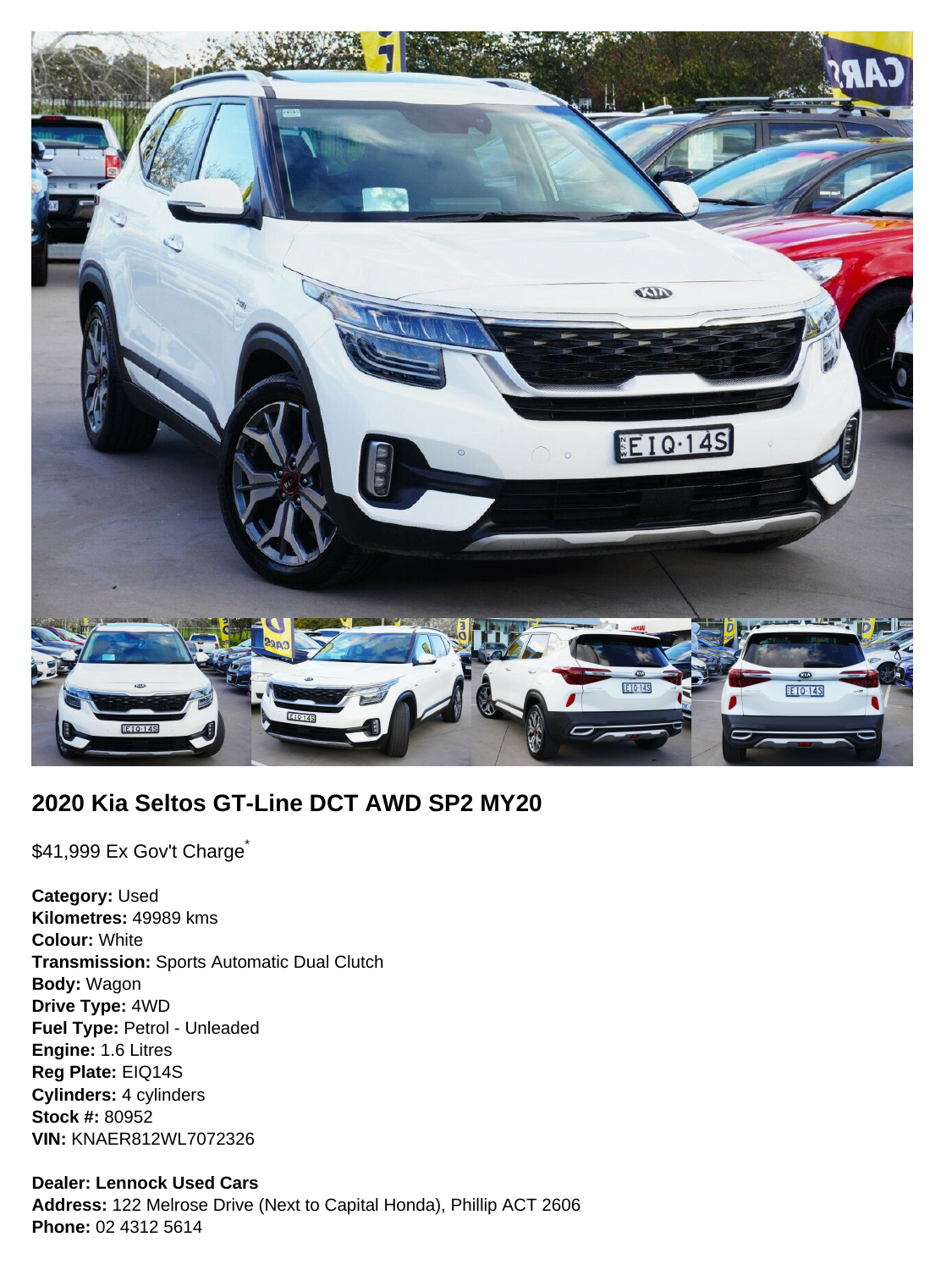# **Dealer Comments**

\*\*\* Just Arrived, Based in ACT, Finance available to approved customers \*\*\* 2020 Kia Seltos SP2 MY20 GT-Line Wagon 5dr DCT 7sp AWD Safety Options Bluetooth Sunroof Heated and Cooled Seats Heated Steering Wheel Reverse Camera Sat Nav Priced to sell \*\*\* We research our cars on daily bases to provide the most competitive deals for you! \*\*\* \*\*\* COMPETITIVE FINANCE DEALS \*\*\* Why buy from us? We are a major Canberra Dealer for your peace of mind and have been a part of the Canberra Community for over 56 years. We stock over 300 used cars and our new car brands include Volkswagen, Hyundai, Land Rover, Jaguar, Honda, Nissan, Skoda and Ram. All our cars come with an ACT/NSW roadworthy certificate and are workshop tested when required for your peace of mind, We welcome interstate purchases and can arrange delivery Australia wide. Our friendly staff look forward to making your next purchase a great experience! \*PLEASE NOTE: This car is advertised excluding government charges, transfer and registration fees which are payable upon registration in the state of the purchaser. Please check with your sales consultant to confirm build date as often Cars are advertised by Compliant Dates. Vehicle features and Options listed in this advertisement below are automatically supplied by Redbook code for this Make/Model and may not be specific to this vehicle.

\* If the price does not contain the notation that it is "Drive Away No More to Pay", the price may not include additional costs, such as stamp duty and other government charges. Please confirm price and features with the seller of the vehicle.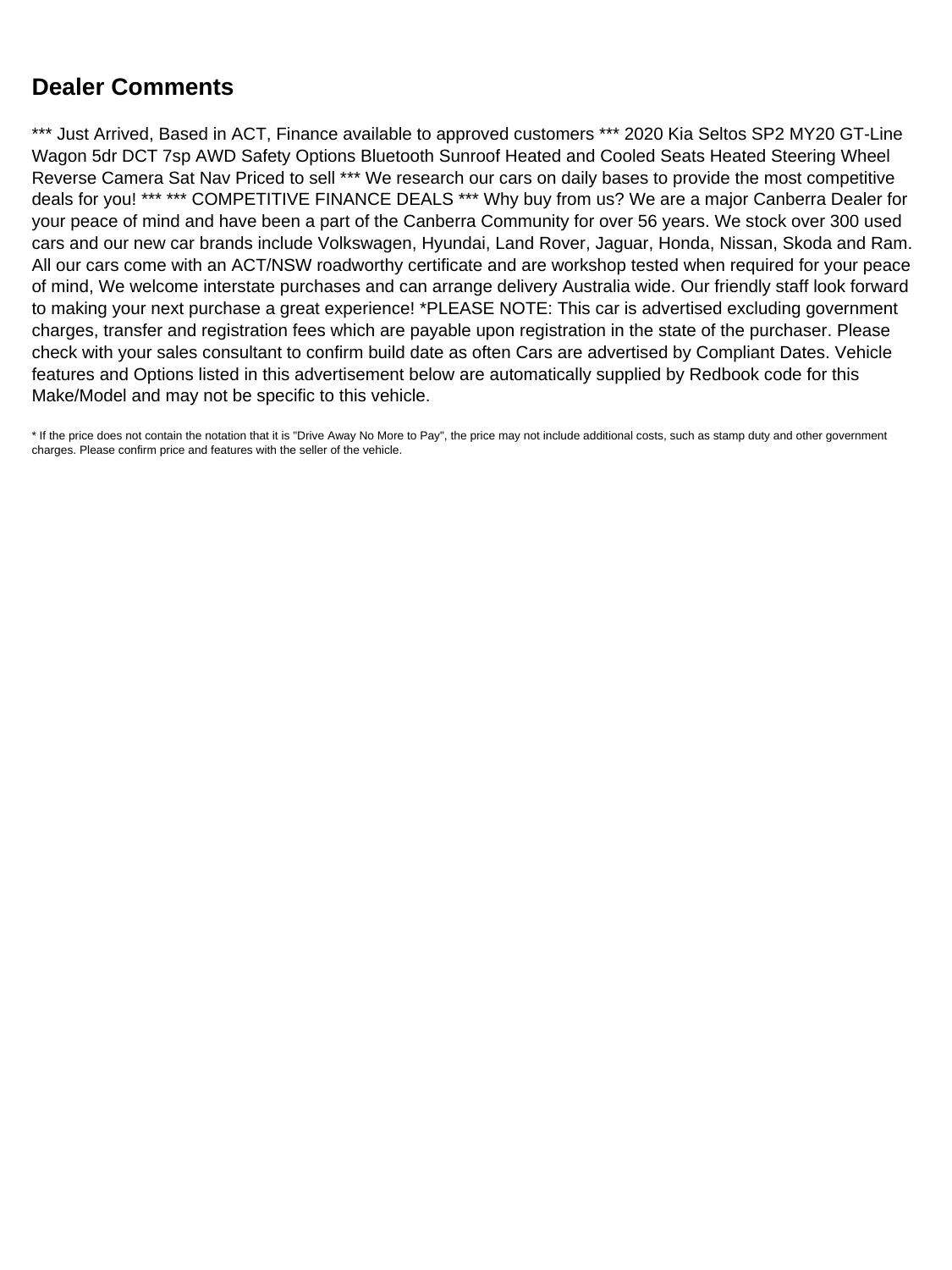# **Features and Specifications**

### **Audio, Visual & Communication**

Smart Device App Display/Control Smart Device Integration - Android Auto Smart Device Integration - Apple CarPlay Audio - Audio - Aux Input USB Socket Audio - Input for iPod Audio - MP3 Decoder 8 Speaker Stereo **Bluetooth System** Bluetooth System Multi-function Control Screen - Colour **Premium Sound System** Premium Sound System Radio - Digital (DAB+)

#### **Instruments & Controls**

Trip Computer Tyre Pressure Sensor Clock - Digital Digital Instrument Display - Partial

#### **Interior**

Leather Look - Gear Knob Leather Look - Seats Partial Metallic Finish Door Handles - Interior

#### **Lights & Windows**

Tail Lamps - LED **Daytime Running Lamps - LED** Demister - Rear Windscreen with Timer Fog Lamp/s - Rear Fog Lamps - Front LED **Headlamps - LED** Headlamps - See me home **Headlamps Automatic (light sensitive)** Headlamps Automatic (light sensitive) Intermittent Wipers - Variable **Power Windows - Front & Rear** Power Windows - Front & Rear Rain Sensor (Auto wipers) The Community Rear View Mirror - Electric Anti Glare Rear Windows - Extra Dark/Privacy **Rear Windows** - Extra Dark/Privacy

#### **Safety & Security**

Airbags - Side for 1st Row Occupants (Front) Seatbelt - Adjustable Height 1st Row Seatbelt - Load Limiters 1st Row (Front) Seatbelt - Pretensioners 1st Row (Front) Seatbelts - Lap/Sash for 5 seats Side Door Exit Warning Alarm Warning - Driver Fatigue Warning - Rear Cross Traffic (when reversing) The Summan Blind Spot Sensor Blind Spot with Active Assist **Brake Assist** Brake Assist Camera - Rear Vision **Camera - Rear Vision** Central Locking - Key Proximity Central Locking - Once Mobile **ABS** (Antilock Brakes) Collision Mitigation - Forward (Low speed) Collision Warning - Forward Control - Electronic Stability Control - Park Distance Front Control - Park Distance Rear Control - Pedestrian Avoidance with Braking Control - Traction Driver Attention Detection

GPS (Satellite Navigation) **Information Display - Head Up** Information Display - Head Up

Leather Look - Steering Wheel Metallic Finish Door Handles - Exterior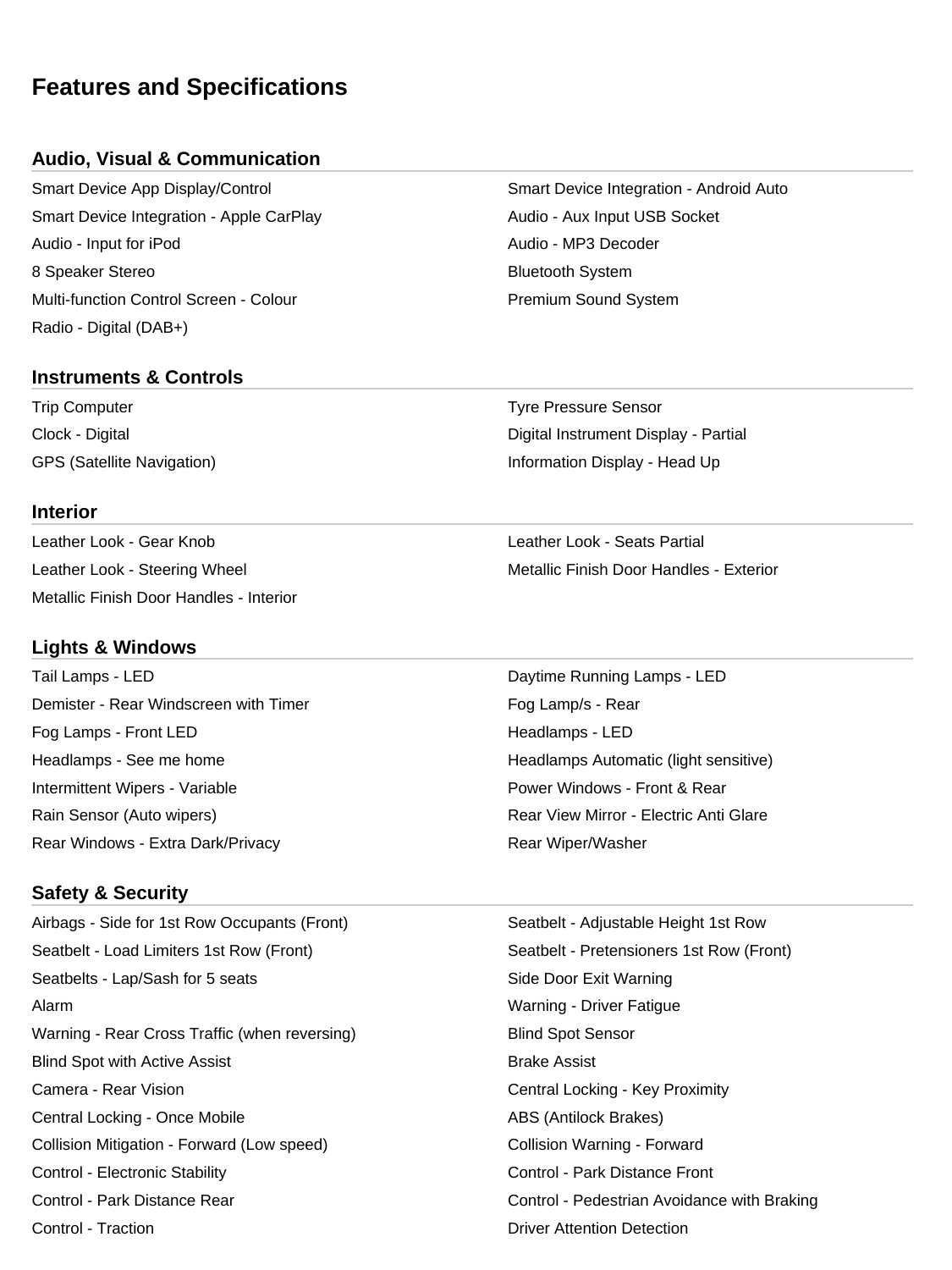EBD (Electronic Brake Force Distribution) The Engine Immobiliser Airbag - Driver **Hill Holder** Hill Holder Airbag - Passenger Lane Departure Warning Parking Assist - Graphical Display Airbags - Head for 2nd Row Seats

#### **Seating**

Seats - 2nd Row Reclining Seats - 2nd Row Split Fold Headrests - Adjustable 2nd Row x3 https://www.fragatalan.com/heated Seats - 1st Row Seat - Driver with Electric Lumbar Seat - Height Adjustable Driver

#### **Steering**

Adjustable Steering Col. - Tilt & Reach Multi-function Steering Wheel Power Steering - Electric Assist

#### **Body**

Roof Rails

## **Suspension**

Independent Front Suspension **Independent Rear Suspension** Independent Rear Suspension

## **Transmission & Drivetrain**

Driving Mode - Selectable

## **Wheels & Tyres**

#### **Brakes**

Disc Brakes Front Ventilated **Disc Brakes Rear Solid Disc Brakes Rear Solid** Park Brake - Electric

#### **Electrical**

12V Socket(s) - Auxiliary

# **Comfort & Convenience**

Starter Button Steering Wheel - Heated Storage Compartment - Centre Console 1st Row Sunvisor - Illuminated Vanity Mirror for Driver Ambient Lighting - Interior **Armigation** Centre (Shared) Armrest - Front Centre (Shared) Armrest - Rear Centre (Shared) and Bottle Holders - 1st Row Bottle Holders - 2nd Row Cargo Cover Cargo Tie Down Hooks/Rings **Cruise Control - Distance Control** - Cruise Control - Distance Control Cup Holders - 1st Row Cup Holders - 2nd Row Door Pockets - 1st row (Front) Air Cond. - Climate Control

Lane Keeping - Active Assist Attack And Airbags - Head for 1st Row Seats (Front)

Electric Seats - 1st Row (Front) Headrests - Adjustable 1st Row (Front) Seat - Ventilated Drivers Side Seat - Ventilated Passenger Side

18" Alloy Wheels **Spare Wheel - Full Size Alloy Wheel** - Spare Wheel - Full Size Alloy Wheel